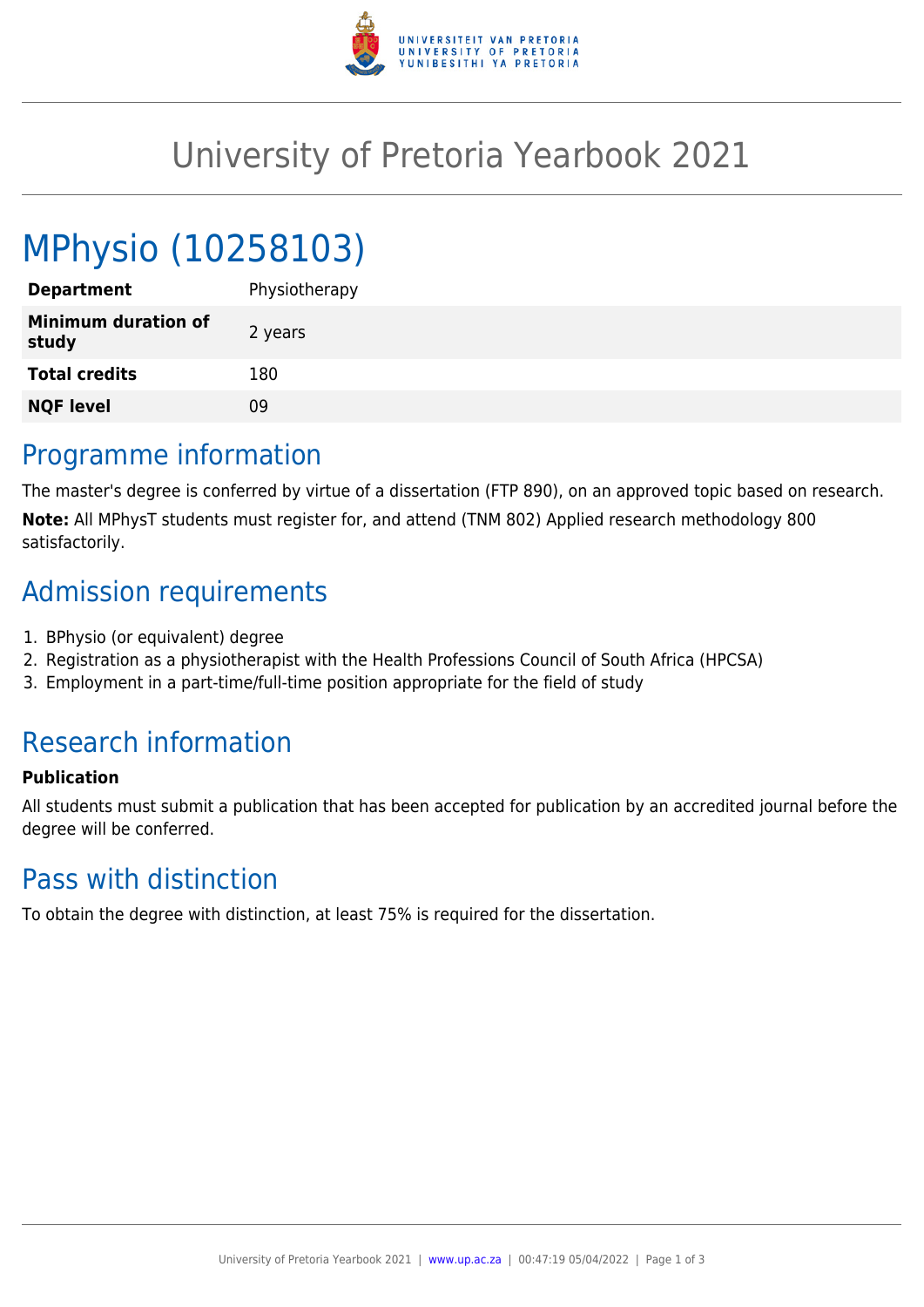

# Curriculum: Year 1

**Minimum credits: 180**

### **Core modules**

### **Dissertation: Physiotherapy 890 (FTP 890)**

| <b>Module credits</b>         | 180.00                         |
|-------------------------------|--------------------------------|
| <b>NQF Level</b>              | 09                             |
| <b>Prerequisites</b>          | No prerequisites.              |
| <b>Language of tuition</b>    | Module is presented in English |
| <b>Department</b>             | Physiotherapy                  |
| <b>Period of presentation</b> | Year                           |
|                               |                                |

### **Applied research methodology 802 (TNM 802)**

| <b>Module credits</b>         | 0.00                                |
|-------------------------------|-------------------------------------|
| <b>NQF Level</b>              | 09                                  |
| <b>Language of tuition</b>    | Module is presented in English      |
| <b>Department</b>             | <b>Health Sciences Deans Office</b> |
| <b>Period of presentation</b> | Year                                |
| <b>Module content</b>         |                                     |
| *Attendance module only.      |                                     |